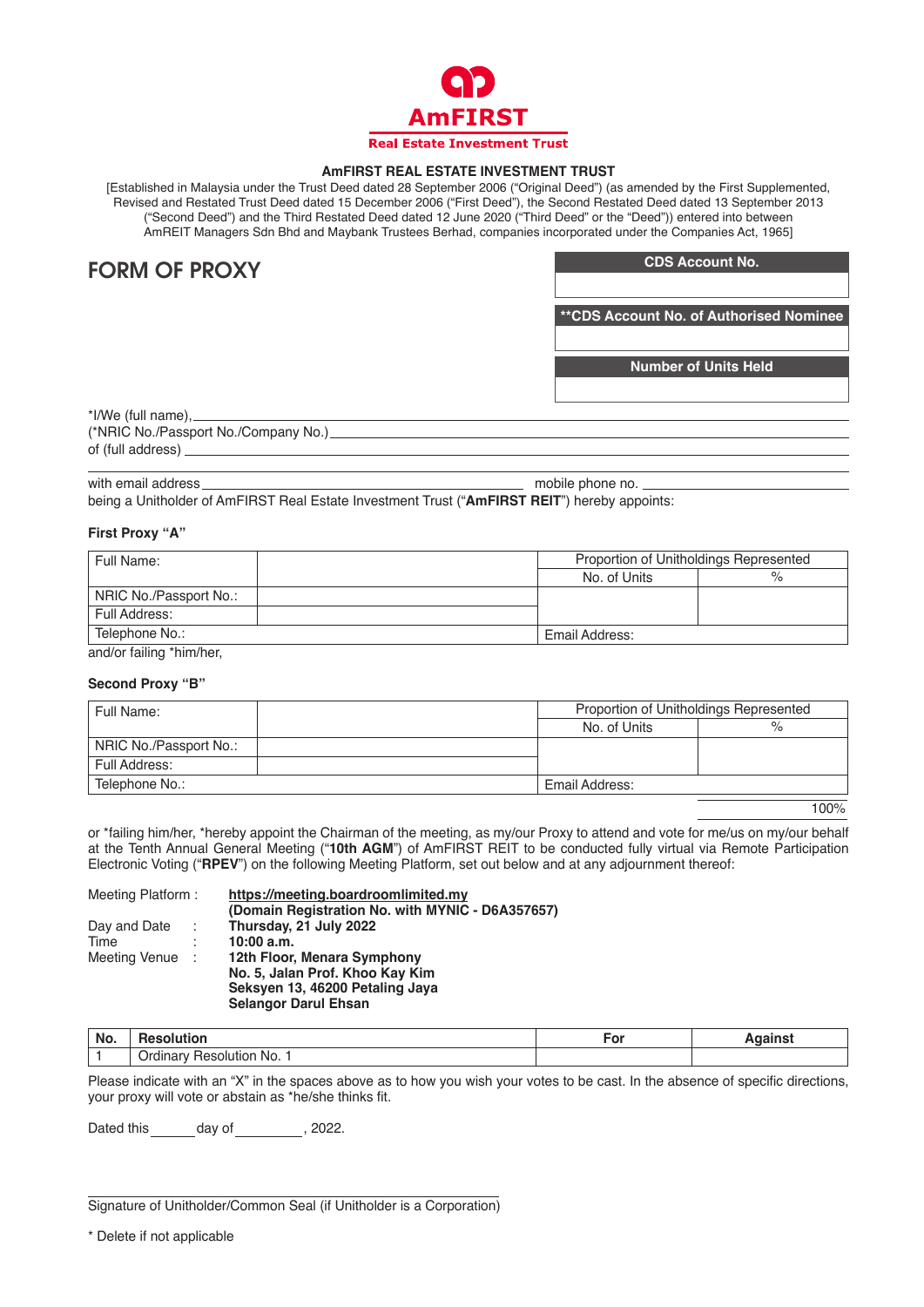### **NOTES:**

#### **1. Precautionary measures against Coronavirus disease 2019 (COVID-19) pandemic**

- (i) In light of the ongoing COVID-19 pandemic and having regard to the safety and well-being of our Unitholders, Board of Directors, employees, third parties and other stakeholders who will attend the 10th AGM, the 10th AGM will be conducted fully virtual via RPEV facilities through live streaming and online voting using RPEV facilities by registering online with Boardroom Smart Investor Portal at https://investor.boardroomlimited.com. Please follow the procedures provided in the Administrative Guide for the 10th AGM in order to register, participate and vote remotely via the RPEV facilities. (ii) With RPEV facilities, a Unitholder may exercise his/her right to participate (including to pose questions to the Directors) and vote at the 10th AGM,
- at the comfort of your home/office. Unitholders may use the query box facility to submit questions real time during the AGM. (iii) The online meeting platform of Lumi AGM via https://meeting.boardroomlimited.my provided by Boardroom Share Registrars Sdn. Bhd. at 12th Floor
- Menara Symphony, No. 5, Jalan Prof. Khoo Kay Kim, Seksyen 13, 46200 Petaling Jaya Selangor Darul Ehsan, Malaysia shall be recognised as the meeting venue under Section 327(2) of the Companies Act 2016, where the Chairman of the Meeting is deemed present at the main venue in Malaysia. For the avoidance of doubt, there will not be a Broadcast Venue. The meeting venue of the 10th AGM is strictly for the purpose of observing the requirement where it entails the Chairman of the Meeting to be at the main venue (meeting venue). No Unitholders/Proxy(ies) from the public will be physically present at the meeting venue.
- (iv) Due to the uncertainty COVID-19 pandemic situation in Malaysia, we may be required to change the arrangements of our 10th AGM at short notice. Kindly check the website or announcements of AmFIRST REIT for the latest updates on the status of the 10th AGM.

## **2. Proxy**

- (i) Since the 10th AGM will be conducted fully virtual via RPEV, if a Unitholder entitled to attend and vote at a meeting is not able to participate at the 10th AGM on 21 July 2022, in accordance with established practices, we encourage the Unitholders to appoint the Chairman of the meeting as his/ her Proxy and indicate the voting instructions in the instrument appointing a Proxy (Proxy Form).
- (ii) A Unitholder entitled to attend and vote at the 10th AGM is entitled to appoint another person (whether a Unitholder or not) as its proxy to attend and vote instead of him/her. There shall be no restrictions as to the qualification of the proxy. A proxy appointed to attend and vote at the 10th AGM shall have the same rights as the Unitholder to speak at the AGM.
- (iii) A Unitholder shall not be entitled to appoint more than two (2) proxies to attend and vote at the AGM. Where a Unitholder appoints two (2) proxies, the appointment shall be invalid unless the Unitholder specifies the proportions of its holdings to be represented by each proxy in the Form of Proxy
- (iv) Where a Unitholder is a corporation, its duly authorised representative shall be entitled to attend and vote at the AGM and shall be entitled to appoint another person (whether a Unitholder or not) as its proxy to attend and vote. The Proxy Form shall be in writing under the hands of the appointor or of his/her attorney duly authorised in writing or if the appointor is a corporation either under its common seal, or the hand of its officer or its duly authorised attorney. An instrument appointing a Proxy to vote at a meeting shall be deemed to include the power to demand or join in demanding a poll on behalf of the appointor.
- (v) If a Unitholder is an authorised nominee as defined under the Securities Industry (Central Depositories) Act 1991, it may appoint at least one (1) proxy in respect of each securities account it holds with units of AmFIRST REIT standing to the credit of the said securities account.
- (vi) Where a Unitholder is an exempt authorised nominee who holds units in AmFIRST REIT for multiple beneficial owners in one (1) securities account ("Omnibus Account"), there is no limit to the number of proxies which the exempt authorised nominee may appoint in respect of each Omnibus Account it holds.
- (vii) The appointment of Proxy may be made in a hardcopy form or by electronic means as follows:

#### In Hardcopy Form

 The Hardcopy Proxy Form shall be in writing under the hands of the appointor or of his/her attorney duly authorised in writing or if the appointor is a corporation either under its common seal, or the hand of its officer or its duly authorised attorney. An instrument appointing a Proxy to vote at a meeting shall be deemed to include the power to demand or join in demanding a poll on behalf of the appointor. The Proxy Form shall be deposited at the office of the Share Registrar of AmFIRST REIT at Boardroom Share Registrars Sdn Bhd at 11th Floor, Menara Symphony, No. 5, Jalan Prof. Khoo Kay Kim, Seksyen 13, 46200 Petaling Jaya, Selangor Darul Ehsan, Malaysia no later than forty-eight (48) hours before the time for holding the meeting or any adjourned meeting at which the person named in the instrument proposes to vote, and in default the Proxy Form shall not be treated as valid.

#### By Electronic Means

The Proxy Form may be submitted:

- (a) to the Share Registrar of AmFIRST REIT, Boardroom Share Registrars Sdn Bhd via email to bernhelpdesk@boardroomlimited.com, no later than forty-eight (48) hours before the time for holding the meeting or any adjourned meeting at which the person named in the instrument proposes to vote; or
- (b) via electronic means ("e-Proxy Lodgement") through Boardroom Smart Investor Portal ("BSIP") at https://investor.boardroomlimited.com by logging in and selecting "Submit e-Proxy Form" under "AmFIRST REAL ESTATE INVESTMENT TRUST 10TH ANNUAL GENERAL MEETING" from the list of Corporate Meetings no later than forty-eight (48) hours before the time for holding the meeting or any adjourned meeting at which the person named in the instrument proposes to vote, (please refer to the Annexure to the Proxy Form for further information on submission via e-Proxy).

#### **3. Unitholders entitled to participate and vote**

For the purposes of determining a Unitholder who shall be entitled to participate and vote at the 10th AGM, AmFIRST REIT shall be requesting from Bursa<br>Malaysia Depository Sdn. Bhd., to issue a General Meeting Record of De whose names appear in the Record of Depositors of AmFIRST REIT on 14 July 2022 shall be entitled to participate and vote at the 10th AGM or appoint the Chairman of the Meeting as Proxy to participate and vote on such depositor's behalf.

## **4. Registration of Unitholders/Proxies**

 Registration of Unitholders/Proxies is opened from 5:00 p.m. Tuesday, 31 May 2022 up to 10:00 a.m. Tuesday, 19 July 2022. Please follow the procedures provided in the Administrative Guide for the 10th AGM in order to register, participate and vote remotely via RPEV facilities.

#### **5. Voting**

 Pursuant to Paragraph 8.29A(1) of the Listing Requirements, all resolutions set out in the Notice of the 10th AGM will be put to vote by poll. Poll Administrator and Independent Scrutineer will be appointed to conduct the poll via e-voting process and to verify the poll results.

 Upon completion of the voting session for the 10th AGM, the Independent Scrutineer will verify and announce the poll results followed by the Chairman of the meeting's declaration whether the resolutions are duly passed.

#### **6. Personal Data Privacy**

By registering for the remote participation and electronic voting meeting and/or submitting the instrument appointing a proxy(ies) and/or representative(s), the Unitholder has consented to the use of such data for purposes of processing and administration by AmFIRST REIT (or its agents); and to comply with any laws, listing rules, regulations and/or guidelines. The Unitholder agrees that he/she will indemnify AmFIRST REIT in respect of any penalties, liabilities, claims, demands, losses and damages as a result of the Unitholder's breach of warranty.